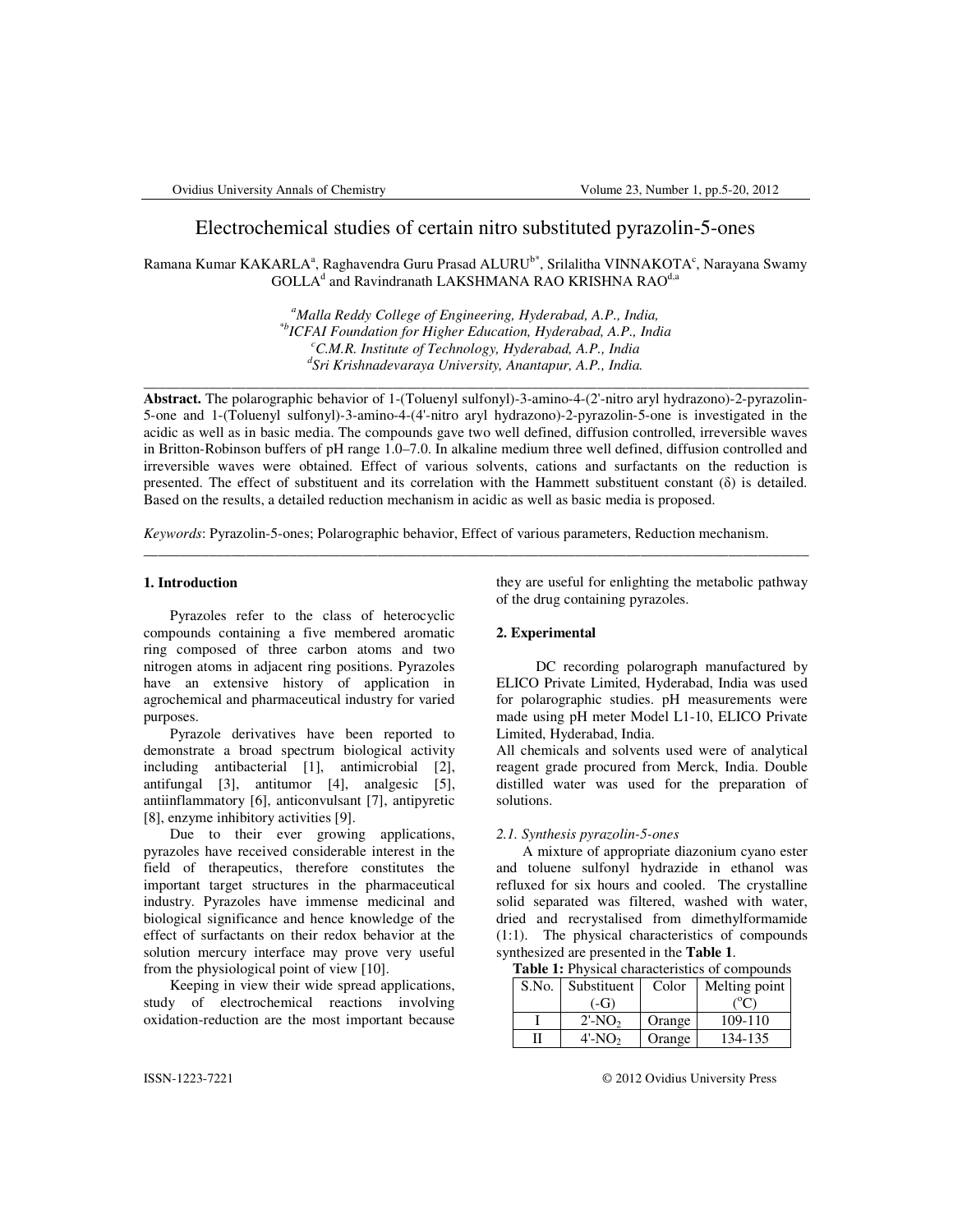

## *2.2. General experimental procedure*

20 mL of buffer solution of required pH, 5 mL of pyrazolin-5-one  $(1 \times 10^{-2} \text{ M})$  and 20 mL of<br>dimethylformamide were taken into the dimethylformamide were taken into the polarographic cell. The solution was made to a total volume of 50 mL with distilled water. Polarograms were recorded after deaeration with nitrogen gas.

### **3. Results and Discussions**

The polarographic behaviour of 1-(Toluenyl sulfonyl)-3-amino-4-(2' and 4' nitro substituted aryl hydrazono)-2-pyrazolin-5-ones (I and II) was investigated in 40% v/v dimethylformamide in Britton-Robinson buffers of pH 1.1-10.1.

### *3.1. Involvement of protons in the reduction process*

The compounds (I and II) exhibit two well-defined waves in the pH range 1.1 - 7.1 and three waves in the pH range 8.1 - 10.1. The half-wave potential of the first and second waves observed in acidic medium increases with increase in pH where as it remains constants in alkaline medium. The  $E_{1/2}$  - pH plots are shown in the **Fig. 1(A and B).**

The fact that the half-wave potential values did not vary with pH in alkaline medium, suggests that the

protons were involved in the reduction process. The fractional value of P presented in the **Table 2** in different pH media suggests the heterogeneous proton transfer in the reduction process [11]. The height of the two waves observed in the acidic medium decreases with the increase in pH where as it remains constant in the alkaline medium. The decrease in wave height with increase of pH in acidic medium indicates that the reduction process was controlled by the rate of proton transfer.  $-E_{1/2}$ – wave height plots are shown in the **Fig. 2(A and B).**

### *3.2. Diffusion controlled nature of the wave*

A plot drawn between wave height 'H' and square root of mercury column height ' $h^{1/2}$ ' is shown in the Fig. 3. Linear dependence of H on  $h^{1/2}$  indicates the diffusion controlled nature of the wave. This fact was further confirmed by the linear relationship between the wave height and the concentration of pyrazolin-5-one. The wave height - concentration plots are shown in the **Fig. 4**.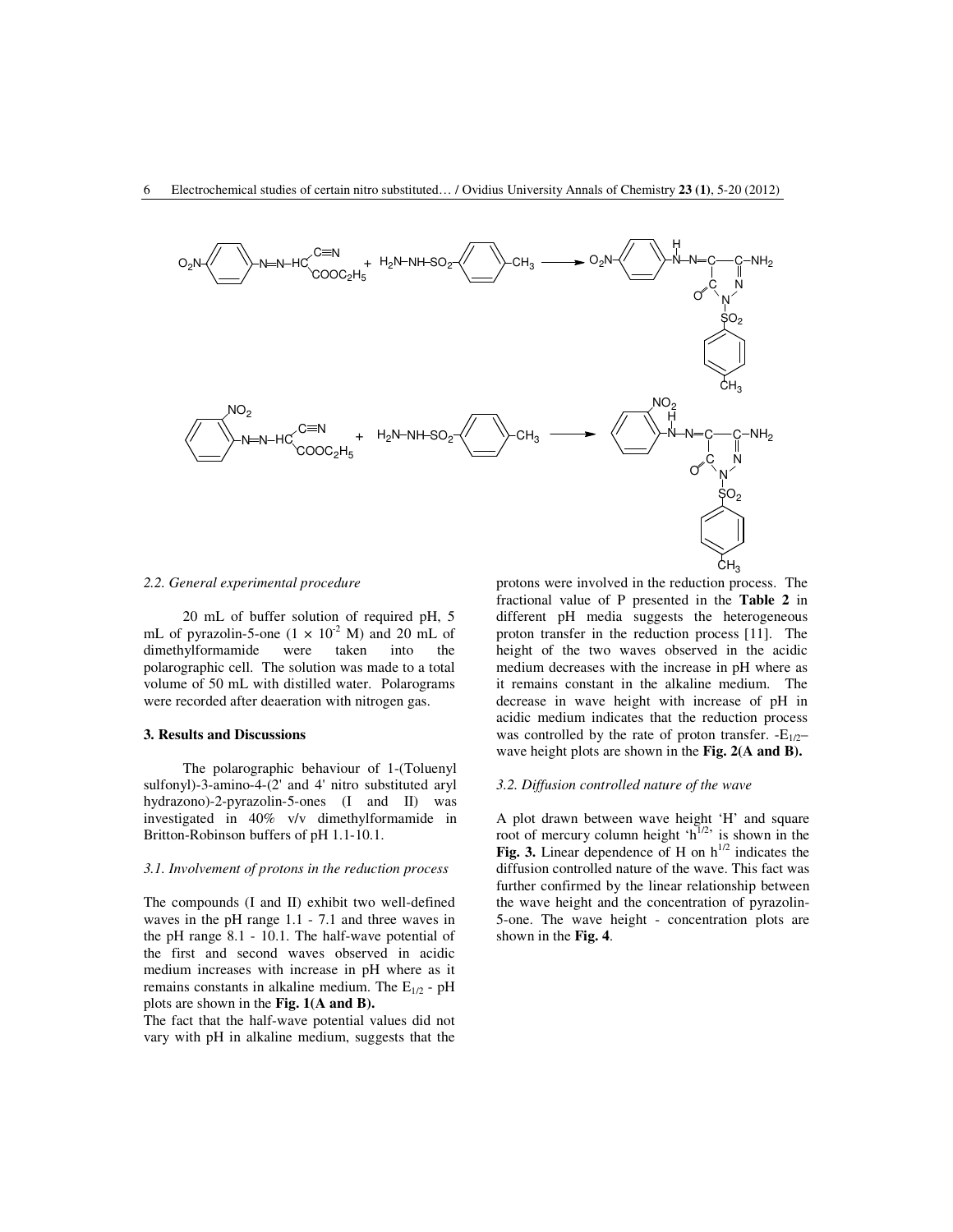| Kj mole <sup>-1</sup><br>ι<br>Δ      | $\equiv$ | wave | 20.172                 | 21.546                 | 22.366                 | 23.308                 | 23.358                 | 24,400                 | 25.547                 | 24.840                  | 24.840                 | 24.840                 | 19.699                 | 20.964                 | 21.838                 | 22.990                 | 23.454                 | 24.802                 | 25.719                 | 24.710                 | 24.710                 | 24.710                 |
|--------------------------------------|----------|------|------------------------|------------------------|------------------------|------------------------|------------------------|------------------------|------------------------|-------------------------|------------------------|------------------------|------------------------|------------------------|------------------------|------------------------|------------------------|------------------------|------------------------|------------------------|------------------------|------------------------|
|                                      |          | wave | 16.627                 | 17.556                 | 18.649                 | 20.093                 | 21.424                 | 22.638                 | 24.153                 | 23.844                  | 23.844                 | 23.844                 | 17.334                 | 18.485                 | 19.645                 | 21.349                 | 22.810                 | 23.860                 | 25.413                 | 24.735                 | 24.735                 | 24.735                 |
| $m\sec^{-1}$<br>k°A                  | $\equiv$ | wave | $.013 \times 10^{-7}$  | $2.883 \times 10^{-4}$ | $1.362 \times 10^{-4}$ | $5.699 \times 10^{-7}$ | $5.439 \times 10^{-7}$ | $2.078 \times 10^{-7}$ | $7.223 \times 10^{-5}$ | $1.388 \times 10^{-7}$  | $1.388 \times 10^{-7}$ | $1.388 \times 10^{-7}$ | $1.594 \times 10^{-5}$ | $4.956 \times 10^{-4}$ | $2.214 \times 10^{-4}$ | $7.645 \times 10^{-7}$ | $4.987 \times 10^{-7}$ | $1.435 \times 10^{-7}$ | $6.160 \times 10^{-7}$ | $1.560 \times 10^{-7}$ | $1.560 \times 10^{-7}$ | $1.560 \times 10^{-7}$ |
|                                      |          | wave | $2.713 \times 10^{-4}$ | $1.149 \times 10^{+1}$ | $4.201 \times 10^{-5}$ | $1.107 \times 10^{-5}$ | $3.237 \times 10^{-4}$ | $1.058 \times 10^{-4}$ | $2.609 \times 10^{-7}$ | $3.474 \times 10^{-7}$  | $3.474 \times 10^{-7}$ | $3.474 \times 10^{-7}$ | $1.412 \times 10^{-4}$ | $4.876 \times 10^{-3}$ | $1.671 \times 10^{-5}$ | $3.478 \times 10^{-4}$ | $9.007 \times 10^{-7}$ | $3.422 \times 10^{-7}$ | $8.160 \times 10^{-8}$ | $1.526 \times 10^{-7}$ | $1.526 \times 10^{-7}$ | $1.526 \times 10^{-7}$ |
| $I^{**}\times 10^3$                  |          | wave | 2.278                  | 2.167                  | 211                    | 2.056                  | 2,000                  | 1.944                  | 1.889                  | $\frac{1500}{200}$      | 1.500                  | 1.500                  | 2.833                  | 2.556                  | 2.389                  | 2.167                  | 1.833                  | 1.778                  | 1.611                  | 1.500                  | 1.500                  | 1.500                  |
|                                      |          | wave | 6.889                  | 6.611                  | 6.44                   | 6.278                  | 6.111                  | 5.944                  | 5.722                  | 4.722                   | 4.722                  | 4.722                  | 4.222                  | 3.889                  | 3.55                   | 3.222                  | 2.778                  | 2.667                  | 2.389                  | 2.278                  | 2.278                  | 2.278                  |
| $m^2$ sec $^{-1}$<br>$D \times 10^2$ |          | wave | 0.880                  | 0.796                  | 0.756                  | 0.717                  | 0.678                  | 0.641                  | $\frac{1}{1000}$       | 32                      | $\frac{0.382}{0.382}$  | 0.382                  | 1362                   | 1.108                  | 0.968                  | 0.796                  | 0.570                  | 0.536                  | 0.440                  | 0.382                  | 0.382                  | 0.382                  |
|                                      |          | wave | 3.578                  | 3.295                  | 3.131                  | 2.971                  | 2.816                  | 2.664                  | 2.468                  | 3                       | $\frac{1783}{2}$       | 1.783                  | 1344                   | 1.140                  | $\overline{0.953}$     | 0.783                  | 0.582                  | 0.536                  | 0.430                  | $\frac{0.880}{2}$      | 0.880                  | 0.880                  |
|                                      |          | wave | 0.465                  | 0.465                  | 0.465                  | 0.465                  | 0.360                  | 0.360                  | $\frac{0.360}{2}$      | $\overline{0.225}$      | 0.225                  | 0.225                  | 0.480                  | 0.480                  | 0.480                  | 0.480                  | 0372                   | 0.372                  | 0.372                  | $\overline{0.232}$     | $\overline{0.232}$     | 0.232                  |
| Number of<br>protons(P)              |          | wave | 0.657                  | 0.657                  | 0.657                  | 0.657                  | 0.548                  | 0.548                  | 0.548                  | $\frac{925}{2}$         | 0.376                  | 0.376                  | 0.685                  | 0.685                  | 0.685                  | 0.685                  | 0.55                   | 0.55                   | 0.55                   | $\frac{262}{3}$        | $\overline{0.392}$     | 0.392                  |
| СШ                                   |          | wave | ទី                     | $\overline{0.31}$      | $\overline{3}$         | $\overline{0.31}$      | 0.24                   | 0.24                   | <b>DZ4</b>             | STO                     | 3                      | $\frac{15}{2}$         | $\overline{63}$        | $\overline{3}$         | $\overline{50}$        | $\overline{0.31}$      | 0.24                   | 0.24                   | 0.24                   | STD                    | STD                    | 3                      |
|                                      | Iwave    |      | 0.42                   | 0.42                   | 0.42                   | 0.42                   | 0.35                   | 0.35                   | 8                      | 0.24                    | 0.24                   | 0.24                   | 0.42                   | 0.42                   | 0.42                   | 0.42                   | 0.34                   | 0.34                   | 0.34                   | 0.24                   | $\overline{0.24}$      | 0.24                   |
| $\Delta E_{1/2}/\Delta pH$ (mV)      |          | wave | 0.0886                 |                        |                        |                        |                        |                        |                        |                         |                        |                        | 0.0016                 |                        |                        |                        |                        |                        |                        |                        |                        |                        |
|                                      |          | wave | 0.0926                 |                        |                        |                        |                        |                        |                        |                         |                        |                        | 0.0965                 |                        |                        |                        |                        |                        |                        |                        |                        |                        |
|                                      | 핈        |      |                        | ಸ                      | 5                      | ₹                      | Ξ                      | $\overline{5}$         | F                      | $\overline{\mathbb{Z}}$ | 5                      | $\Xi$                  |                        | ಷ                      | 틍                      | ₹                      | 51                     | 3                      | 급                      | ವ                      | 51                     | $\overline{101}$       |
| ب                                    |          |      | 2'-NO <sub>2</sub>     |                        |                        |                        |                        |                        |                        |                         |                        |                        | 4-NO <sub>2</sub>      |                        |                        |                        |                        |                        |                        |                        |                        |                        |

Table 2: Polarographic characteristics and kinetic parameters of pyrazolin-5-ones (1×10<sup>-3</sup> M); Medium: Aqueous dimethylformamide (40% v/v)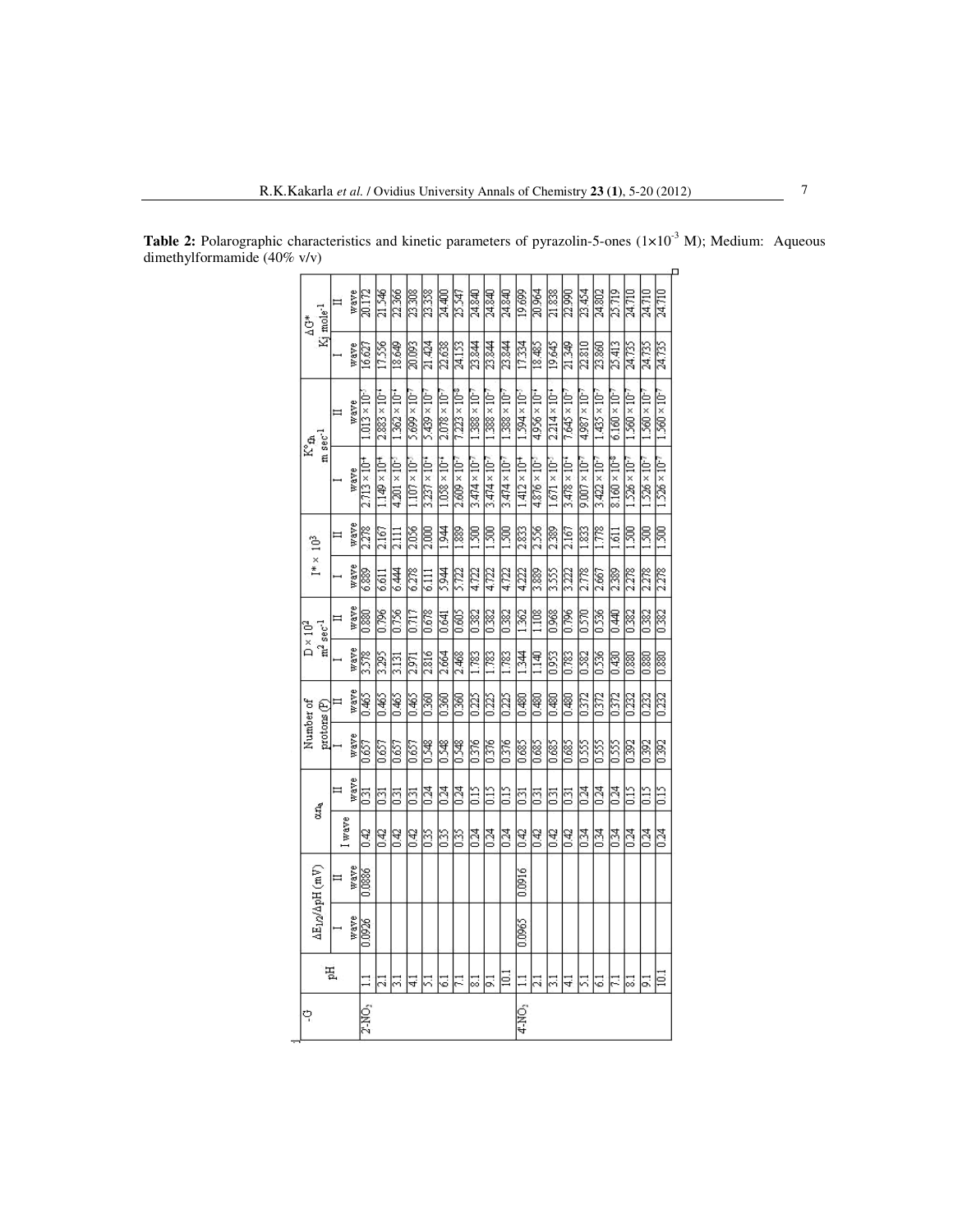

**Fig. 1(A and B).** Effect of pH on half wave potential. [pyrazolin-5-one] =  $1 \times 10^{-3}$  M; Medium: Aqueous dimethylformamide (40% v/v)

## *3.3. Irreversible nature of the wave*

The linear plots drawn between the -E<sub>dme</sub> Vs log i

 $i_d - i$  $d -$ (semi log plots) are shown in the **Fig. 5.** The

non integer slope values (0.049, 0.051 and 0.048, 0.053 respectively for first and second waves) calculated from semi log plots were different from those expected for reversible reductions. This indicates the irreversible nature of the polarographic reduction. The trend of irreversibility increases with the increase in the pH of the medium.



Fig. 2(A and B). Effect of pH on wave height.  $[pyrazolin-5-one] = 1 \times 10^{-3}$  M; Medium: Aqueous dimethylformamide (40% v/v)



**Fig. 3.** Effect of mercury column height on wave height. [pyrazolin-5-one] =  $1 \times 10^{-3}$  M; Medium: Aqueous dimethylformamide (40% v/v)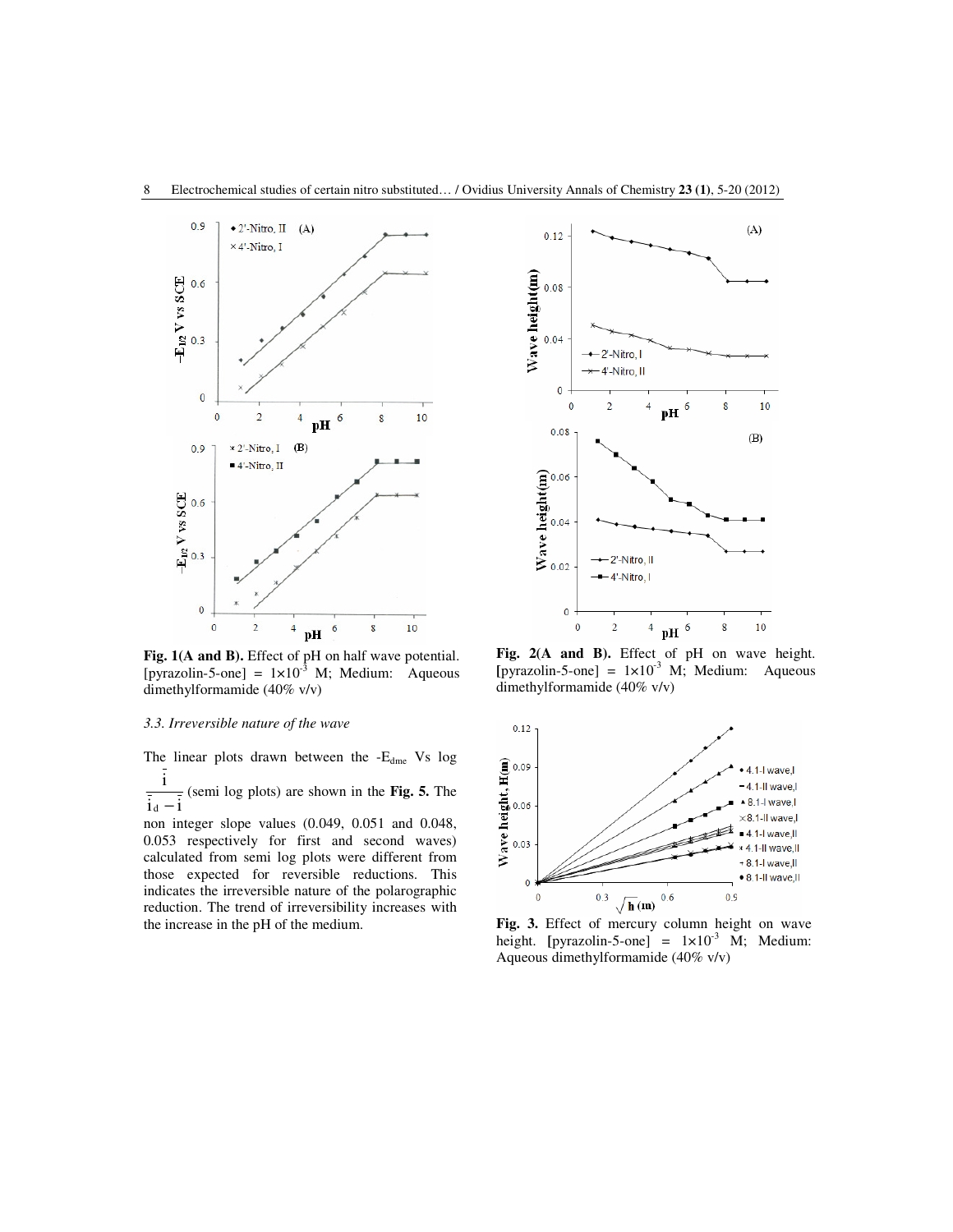

**Fig. 4.** Effect of concentration of pyrazolone-5-one on wave height. Medium: Aqueous dimethylformamide (40% v/v)

The effect of temperature on the polarographic reduction of compounds I and II was studied at pH 4.1. The results are presented in the **Table 3.**



**Fig. 5.** Semi log plots of pyrazolone-5-one.  $[pyrazolin-5-one] = 1 \times 10^{-3}$  M; Medium: Aqueous dimethylformamide (40% v/v)

| Temperature |           | Half-wave<br>potential,<br>$-E_{1/2}$ V vs SCE |           | Wave height<br>H(m)  |                          | Temperature<br>Coefficient<br>$%$ deg <sup>-1</sup> |           | $\alpha n_a$         |           | $D \times 10^2$<br>$m^2$ sec <sup>-1</sup> |
|-------------|-----------|------------------------------------------------|-----------|----------------------|--------------------------|-----------------------------------------------------|-----------|----------------------|-----------|--------------------------------------------|
| K           | I<br>wave | $\mathbf{I}$<br>wave                           | I<br>wave | $\mathbf{I}$<br>wave | I<br>wave                | $\mathbf{I}$<br>wave                                | I<br>wave | $\mathbf{I}$<br>wave | I<br>wave | $\mathbf{I}$<br>wave                       |
| $2'$ -Nitro |           |                                                |           |                      |                          |                                                     |           |                      |           |                                            |
| 303         | 0.25      | 0.44                                           | 0.113     | 0.037                | $\overline{\phantom{0}}$ | $\overline{\phantom{a}}$                            | 0.43      | 0.83                 | 2.971     | 0.717                                      |
| 313         | 0.33      | 0.52                                           | 0.125     | 0.041                | 1.01                     | 1.03                                                | 0.37      | 0.77                 | 3.636     | 0.880                                      |
| 323         | 0.41      | 0.60                                           | 0.139     | 0.046                | 1.06                     | 1.15                                                | 0.32      | 0.73                 | 4.496     | 1.108                                      |
| 333         | 0.51      | 0.70                                           | 0.152     | 0.052                | 1.09                     | 1.23                                                | 0.28      | 0.69                 | 5.376     | 1.416                                      |
| 4'-Nitro    |           |                                                |           |                      |                          |                                                     |           |                      |           |                                            |
| 303         | 0.28      | 0.42                                           | 0.058     | 0.039                | $\overline{a}$           |                                                     | 0.42      | 0.81                 | 0.783     | 0.796                                      |
| 313         | 0.36      | 0.50                                           | 0.065     | 0.044                | 1.14                     | 1.21                                                | 0.36      | 0.75                 | 0.983     | 1.013                                      |
| 323         | 0.44      | 0.58                                           | 0.073     | 0.05                 | 1.16                     | 1.28                                                | 0.31      | 0.71                 | 1.240     | 1.309                                      |
| 333         | 0.54      | 0.68                                           | 0.082     | 0.057                | 1.16                     | 1.31                                                | 0.27      | 0.67                 | 1.565     | 1.701                                      |

Table 3: Effect of temperature on the polarographic characteristics of pyrazolin-5-ones (1×10<sup>-3</sup> M); pH: 4.1; Medium: Aqueous dimethylformamide (40% v/v)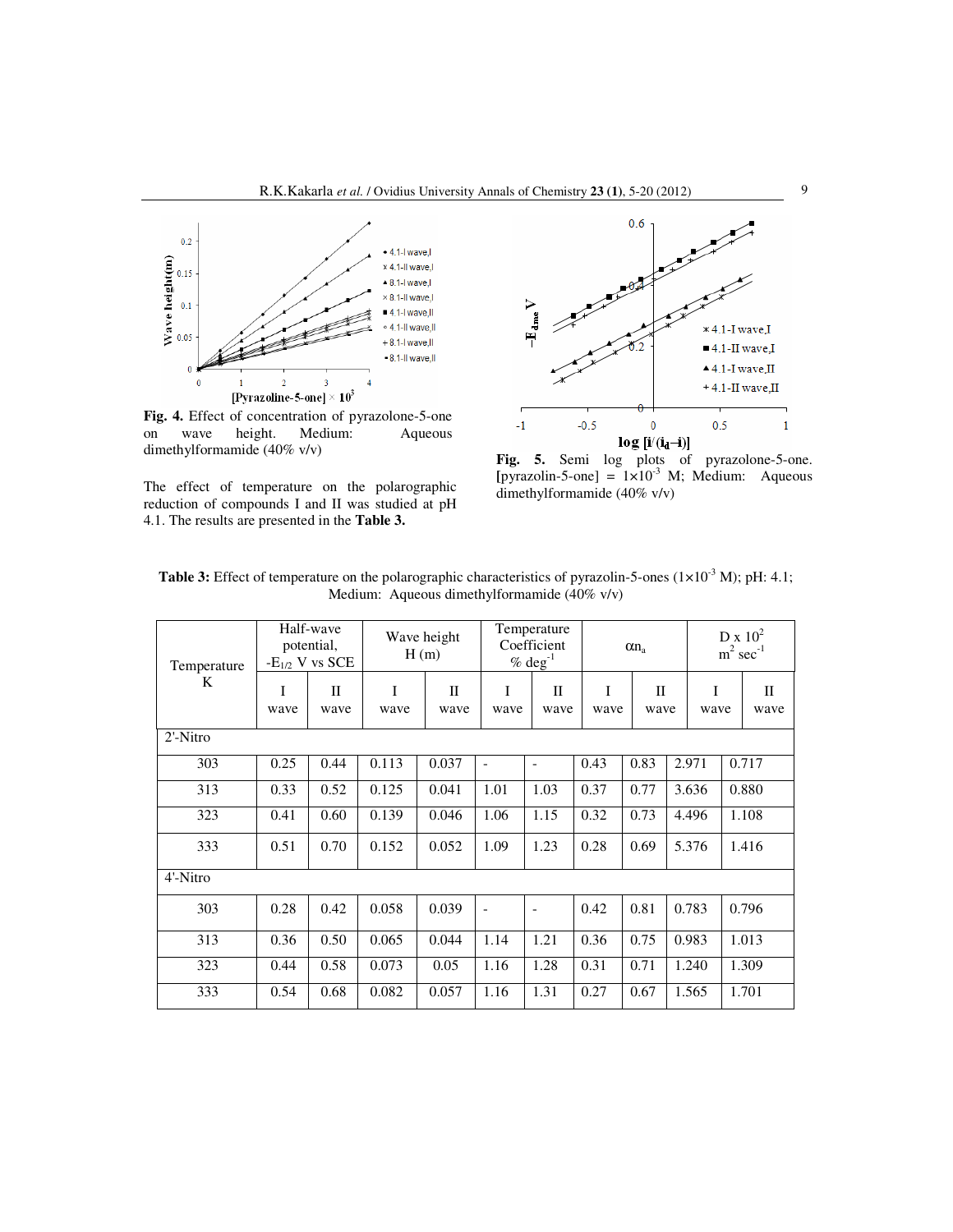|        |                                                                |         |                | Meites – Israel Treatment |         |          |                 | Oldham-Parry Treatment |         |         | Gaur-Bhargaya Treatment |         |         |
|--------|----------------------------------------------------------------|---------|----------------|---------------------------|---------|----------|-----------------|------------------------|---------|---------|-------------------------|---------|---------|
|        | Parameter                                                      |         |                | Temperature (K)           |         |          | Temperature (K) |                        |         |         | Temperature (K)         |         |         |
|        |                                                                | g       | 313            | Į                         | S       | 303      | 313             | I                      | 33      | 98      | $\frac{313}{2}$         | g       | 33      |
|        | $K_{\text{th}} \times 10^3$ (m sec <sup>-1</sup> )             | 6.345   | 2.223          | 68                        | 0.503   | 6331     | 2.224           | 3                      | 0.504   | 9.584   | 3.126                   | . 496   | 0.682   |
|        | AH* <sub>P</sub> (Kimole <sup>-1</sup> )                       | 1007    | 71.007         | 20,995                    | 71.007  | 71.1787  | 71.179          | 11.179                 | 71.179  | 65.528  | 65.528                  | 65.528  | 65.528  |
| Virst  | AG* (Kimole <sup>-1</sup> )                                    | 23,433  | 25.392         | 27.062                    | 28.804  | 23.4374  | 25.392          | 27.058                 | 28.799  | 22.981  | 24.978                  | 26.669  | 28.440  |
| Wave   | $\Delta S^*$ ( $K_1$ mole <sup>-1</sup> )                      | 148.691 | 37,414         | .27.732                   | 18.414  | 49.2435  | 137.962         | 28.276                 | 18.941  | 132.102 | 121.235                 | 11.984  | 103.051 |
|        | $\mathbb{K}_{\mathbf{a}} \times 10^2 \, (\text{m sec}^{-1})$   | 8661    | 0.786          | 0.418                     | 0.220   | 1.998    | 0.787           | 0.418                  | 0.220   | 2.965   | 1120                    | 0.577   | 0.295   |
|        | AH* <sub>P</sub> (Kimole <sup>-1</sup> )                       | 53.941  | 53,941         | 53.941                    | 53.941  | 54.037   | 54.037          | 54.037                 | 54.0371 | 53.501  | 53.510                  | 53.510  | 53.510  |
| First  | $\Delta G^*$ ( $K_1$ mole <sup>-1</sup> )                      | 24.697  | 26.569         | 28.155                    | 29.796  | 24.7016  | 26.569          | 28.155                 | 29.796  | 24.266  | 26.171                  | 27.778  | 29.444  |
| Wave   | AS* (Kimole <sup>-1</sup> )                                    | 88.195  | 79.132         | 71.509                    | 64.184  | 88.5004  | 79.442          | 71.8101                | 64.473  | 88.1945 | 79.023                  | 71.342  | 63.945  |
|        | $K_{\text{em}} \times 10^{4}$ (m sec <sup>-1</sup> )           | 5.854   | 0.953          | 0.162                     | 0.021   | 5.881    | 0.929           | 0.163                  | 0.022   | 6.909   | 1.009                   | 0.165   | 0.020   |
|        | AH* <sub>P</sub> (Kimole <sup>-1</sup> )                       | 43.492  | 43.492         | 143.492                   | 43.492  | 142.3952 | 42.395          | 142.395                | 142.395 | 149.754 | 149.754                 | 49.754  | 49.754  |
| Second | AG*(Kjmole <sup>-1</sup> )                                     | 31.085  | 34.162         | 37.322                    | 40.906  | 31.0769  | 34,191          | 37.314                 | 40.893  | 30.901  | 34.099                  | 37.301  | 40.9893 |
| Wave   | $\Delta S^*$ ( $K_1$ mole <sup>-1</sup> )                      | 362.663 | <b>606 0bS</b> | 320.376                   | 299.747 | 359.0709 | 337.379         | 317.006                | 296.490 | 383.923 | 361.172                 | 339.815 | 318.287 |
|        | $\mathbb{K}_{44}^{\circ} \times 10^{4}$ (m sec <sup>-1</sup> ) | 13.530  | 2.206          | 0.405                     | 0.0571  | 13.580   | 2218            | 0.408                  | 0.057   | 16.470  | 2.489                   | 0.425   | 0.055   |
| nitro, | AH* <sub>P</sub> (Kimole <sup>-1</sup> )                       | 38.092  | 38.092         | 38.092                    | 38.092  | 38.6654  | 38.665          | 138.665                | 38.665  | 146.364 | 146.364                 | 46.364  | 46.364  |
| Second | AG* (Kimole <sup>-1</sup> )                                    | 30.169  | 33.211         | 36.251                    | 39.738  | 30.1643  | 33.208          | 36.272                 | 39.729  | 29.951  | 33.0778                 | 36.196  | 39.775  |
| Wave   | $\Delta S^*$ ( $K_1$ mole <sup>-1</sup> )                      | 347.865 | 326.763        | 306.976                   | 287.038 | 349.7738 | 328.609         | 308.688                | 288.784 | 375.882 | 353.617                 | 332.754 | 311.761 |

**Table 4:** Kinetic and thermodynamic parameters of polarographic reduction of pyrazolin-5-ones  $(1 \times 10^{-3}$ M); pH: 4.1; Medium : Aqueous dimethylformamide (40% v/v)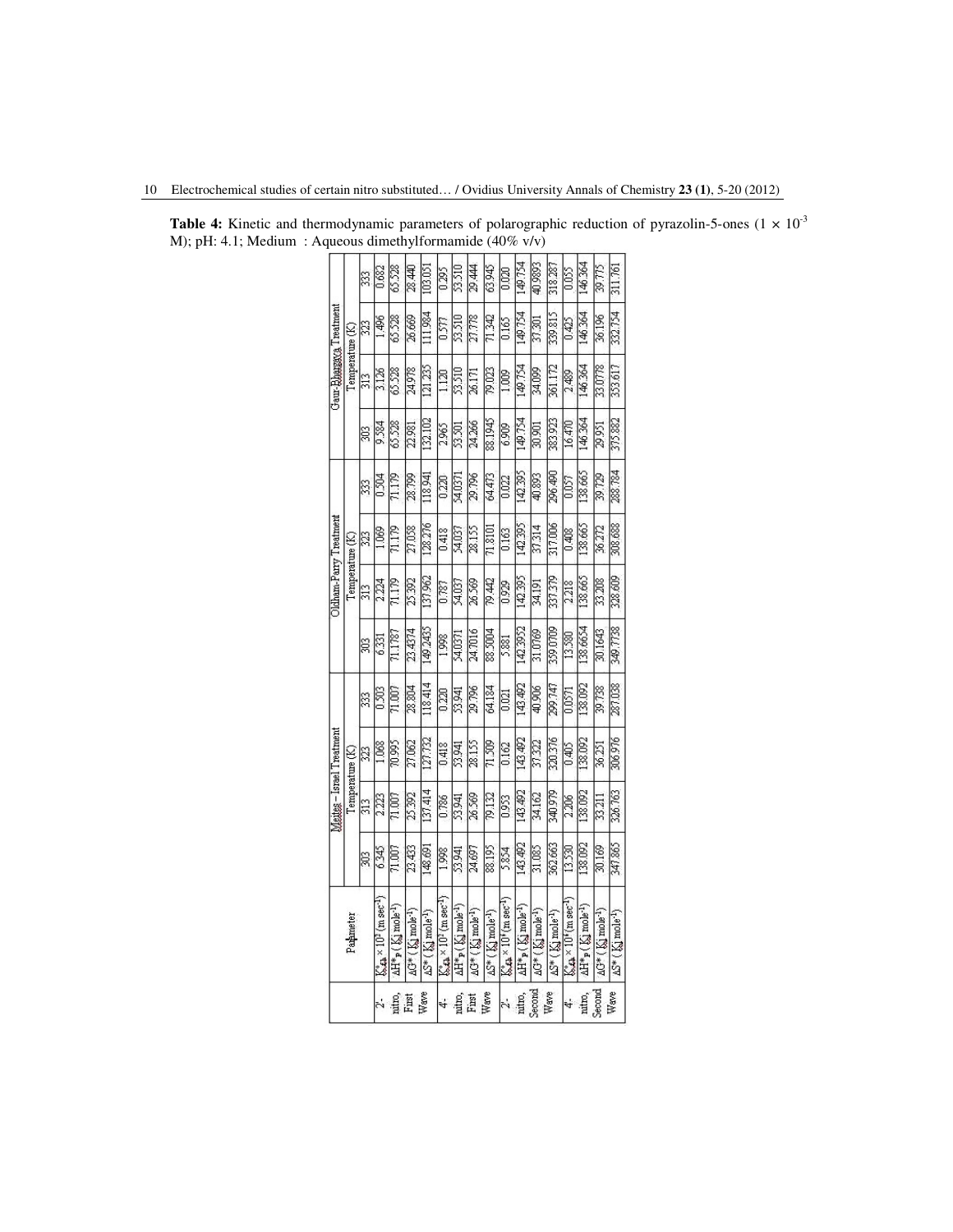The compounds I and II exhibit two welldefined waves at all temperatures studied (303-333 K) in media of pH 4.1. The temperature coefficient values (1.01 -  $1.31\%$  deg<sup>-1</sup>) were in good agreement with the values reported in the literature [12] for other similar compounds. The irreversible nature of the wave was further supported by the shift of halfwave potential towards more negative values with raise in temperature. Further the decrease in transfer coefficient value ' $\alpha n_a$ ' (**Table 2**) with increase in temperature signifies the increasing irreversible nature with the increase in temperature.

The thermodynamic parameters, enthalpy of activation ( $\Delta H^*$ ), free energy of activation ( $\Delta G^*$ ) and entropy of activation (∆S\*) and the heterogeneous formal rate constant  $(K<sup>o</sup><sub>f,h</sub>)$  shown in the **Table 4** were evaluated using the procedures proposed by Meites-Israel [13], Oldham-Parry [14] and Gaur-Bhargava [15].

Following points may be inferred from the **Table 4.**

- 1) The decrease in  $K_{f,h}^{\circ}$  with increase in temperature suggests that the electrode reaction is becoming increasingly irreversible with the raise in temperature.
- 2) The positive values of ∆*H\** indicate that the process was endothermic.
- 3) The positive values of ∆*G\** indicate that the process was not spontaneous.

The negative values of ∆*S\** indicate that the process was entropically unfavorable. Further the negative ∆S\* values suggest that the activated state had more rigid structure than the initial state.

#### *3.4. Millicoulometry*

The number of electrons involved in the reduction of compounds I and II were found to be six and four for the first and second wave respectively in Britton-Robinson buffers of pH 4.1 containing 40% v/v dimethylformamide. Similarly three waves involving four, four and two electrons were noticed in media of pH 8.1. The millicoulometer of De Vries and Kroon [16] with the mercury pool cathode was employed to determine the value of 'n'. The results are presented in **Table 5.**

Based on the above discussions the mechanisms shown in **Schemes 1-4** were proposed for the polarographic reduction of compounds I and II.

#### *3.5. Nature of the waves in acidic medium*

The compounds I and II exhibit two waves in acidic medium. The compounds under investigation contain nitro  $(-NO_2)$  and hydrazono  $(>=CN-NH-)$ groups which are more susceptible for reduction at dropping mercury electrode under the given experimental conditions. Generally nitro group undergoes reduction at more negative potential than the azo group (-N=N-). However the latter in the hydrazono form (>C=N-NH-) undergoes reductive cleavage at more negative potentials than the nitro group [17]. The compounds under investigation exhibit the azo-hydrazono tautomerism [11, 18-20]. The increase in half-wave potential with increase in pH (1.1-7.1) indicates the involvement of the protons in the reduction process. A comparison of the half-wave potentials of the first wave with those

of nitro benzene [21] suggests that the first wave was due to the reduction of the nitro group  $(-NO<sub>2</sub>)$  to +

hydroxy ammonium ion  $(-N H_2OH)$ .

The second step of the first wave corresponds to the two-electron reduction of hydroxyl ammonium

ion (-  $\overrightarrow{N}$  H<sub>2</sub>OH) to amine (-NH<sub>2</sub>). However phenyl hydroxyl amine is resistant to reduction in alkaline medium. In view of this, first wave observed in acidic medium in the present investigation is expected to have wave heights one and half times more than the first wave in alkaline medium. The results presented in the **Table 6** reveal that up to pH 5 the wave height is one and half times more than the wave height of the first wave in alkaline medium.

The first wave was a composite wave and was due to

the four-electron reduction of -NO<sub>2</sub> to -  $\overrightarrow{N}$  H<sub>2</sub>OH and

two-electron reduction of  $- N H_2OH$  to  $-NH_2$ . Both + the steps were taking place at the same potential, hence a single wave was noticed for the six-electron reduction of  $-NO_2$  to  $-NH_2$ . The second wave may be attributed to the four-electron reductive cleavage of >C=N-NH- group. This fact was confirmed by millicoulometric data (**Table 5**). Similar observations [22] were reported in the literature. *3.6. Nature of the waves in alkaline medium* 

The compounds I and II exhibit three waves in alkaline medium (8.1 - 10.1). The waves were diffusion controlled and irreversible. Half-wave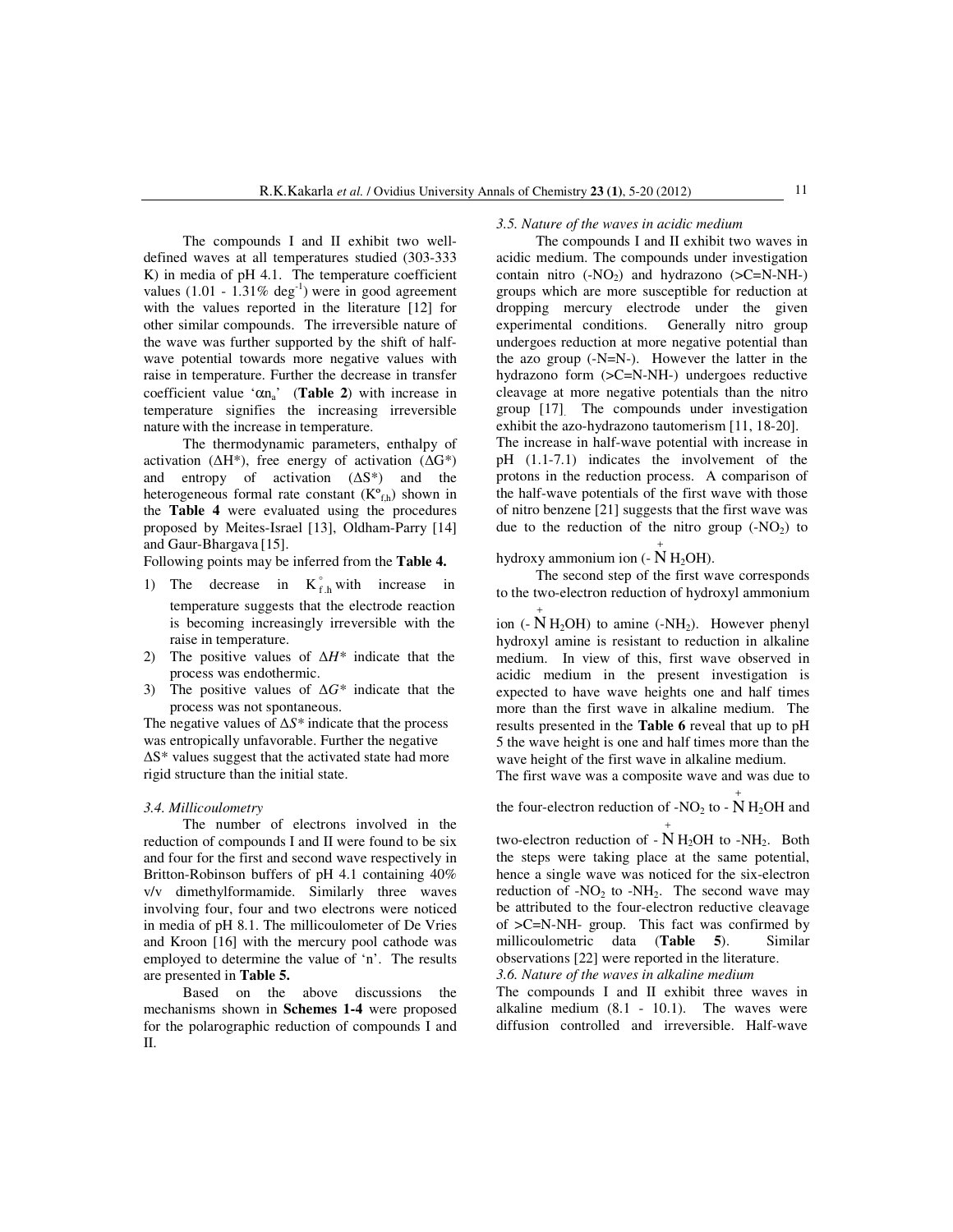potential and wave height did not change with increase in pH (8.1 - 10.1).

The first wave was due to the four-electron reduction of -NO2 to -NHOH. The -NHOH did not undergo reduction in alkaline medium as it is stabilized in alkaline medium. The second wave was due to the four-electron reduction of azomethine anionic form

 $(*SC*=N-N$  -). The anionic form (5 in **Scheme 2** and 11 in **Scheme 4**) was susceptible to chemical cleavage to form heterocyclic carbonyl compound. The third wave was due to the two-electron reduction of heterocyclic carbonyl compound to the corresponding alcohol.

**Table 5:** Millicoulometric data of pyrazolin-5-ones  $(1 \times 10^{-3} \text{ M})$ ; Medium: Aqueous dimethylformamide  $(40\% \text{ v/v})$ 

|     | Compound |        |             | 2'-nitro substituted pyrazolin-5-one |             |                |                          |        |     | 4'-nitro substituted pyrazolin-5-one |     |          |     |
|-----|----------|--------|-------------|--------------------------------------|-------------|----------------|--------------------------|--------|-----|--------------------------------------|-----|----------|-----|
|     | Time     | I wave |             | II wave                              |             |                | III wave                 | I wave |     | II wave                              |     | III wave |     |
| pH  | (sec)    | H(m)   | $\mathbf n$ | H(m)                                 | $\mathbf n$ | H(m)           | $\mathbf n$              | H(m)   | n   | H(m)                                 | n   | H(m)     | n   |
|     | $\Omega$ | 0.113  |             | 0.037                                |             |                | $\overline{\phantom{0}}$ | 0.058  | ۰   | 0.039                                |     |          |     |
| 4.1 | 7200     | 0.098  | 5.9         | 0.034                                | 3.6         | $\blacksquare$ | ۰                        | 0.054  | 6.1 | 0.036                                | 3.6 |          |     |
|     | 10800    | 0.091  | 5.8         | 0.033                                | 3.7         |                | ۰                        | 0.052  | 5.9 | 0.035                                | 4.0 |          |     |
|     | $\Omega$ | 0.085  |             | 0.027                                |             | 0.027          | $\overline{\phantom{0}}$ | 0.041  | ۰   | 0.027                                | ۰   | 0.03     | ۰   |
| 8.1 | 7200     | 0.072  | 3.8         | 0.025                                | 3.6         | 0.024          | 1.7                      | 0.038  | 4.0 | 0.026                                | 4.1 | 0.027    | 2.1 |
|     | 10800    | 0.067  | 4.0         | 0.025                                | 3.9         | 0.023          | 1.9                      | 0.036  | 3.6 | 0.025                                | 3.6 | 0.025    | 1.8 |

**Table 6:** Effect of pH on half-wave potential  $(E_{1/2})$  and wave height (H) of pyrazolin-5-ones (1  $\times$  10<sup>-3</sup> M); Medium: Aqueous dimethylformamide (40% v/v)

| Com-<br>pound |      | 2'-nitro substituted pyrazolin-5-one        |                          |       |                     |                          |      |                                             | 4'-nitro substituted pyrazolin-5-one |       |                     |                          |
|---------------|------|---------------------------------------------|--------------------------|-------|---------------------|--------------------------|------|---------------------------------------------|--------------------------------------|-------|---------------------|--------------------------|
| pH            |      | Half-wave potential,<br>$-E_{1/2}$ V vs SCE |                          |       | Wave height, $H(m)$ |                          |      | Half-wave potential,<br>$-E_{1/2}$ V vs SCE |                                      |       | Wave height<br>H(m) |                          |
|               | I    | $\mathbf{I}$                                | Ш                        | I     | П                   | Ш                        | I    | Π                                           | Ш                                    | I     | $\mathbf{I}$        | Ш                        |
|               | wave | wave                                        | wave                     | wave  | wave                | wave                     | wave | wave                                        | wave                                 | wave  | wave                | wave                     |
| 1.1           | 0.06 | 0.21                                        |                          | 0.124 | 0.041               | $\overline{\phantom{a}}$ | 0.07 | 0.19                                        | $\overline{\phantom{0}}$             | 0.076 | 0.051               | $\overline{\phantom{a}}$ |
| 2.1           | 0.11 | 0.31                                        | $\overline{\phantom{a}}$ | 0.119 | 0.039               | $\sim$                   | 0.13 | 0.28                                        | $\overline{\phantom{0}}$             | 0.07  | 0.046               |                          |
| 3.1           | 0.17 | 0.37                                        | $\overline{\phantom{a}}$ | 0.116 | 0.038               | $\overline{\phantom{a}}$ | 0.19 | 0.34                                        | $\overline{\phantom{0}}$             | 0.064 | 0.043               |                          |
| 4.1           | 0.25 | 0.44                                        |                          | 0.113 | 0.037               | $\sim$                   | 0.28 | 0.42                                        | $\overline{a}$                       | 0.058 | 0.039               |                          |
| 5.1           | 0.34 | 0.50                                        | $\blacksquare$           | 0.11  | 0.036               | $\overline{\phantom{a}}$ | 0.38 | 0.50                                        | $\overline{\phantom{0}}$             | 0.05  | 0.033               |                          |
| 6.1           | 0.42 | 0.60                                        |                          | 0.107 | 0.035               | $\overline{\phantom{a}}$ | 0.45 | 0.63                                        | $\overline{\phantom{0}}$             | 0.048 | 0.032               |                          |
| 7.1           | 0.52 | 0.71                                        | $\blacksquare$           | 0.103 | 0.034               | $\overline{\phantom{a}}$ | 0.55 | 0.71                                        | $\overline{\phantom{0}}$             | 0.043 | 0.029               |                          |
| 8.1           | 0.64 | 0.84                                        | 1.54                     | 0.085 | 0.027               | 0.027                    | 0.65 | 0.82                                        | 1.56                                 | 0.041 | 0.027               | 0.03                     |
| 9.1           | 0.64 | 0.84                                        | 1.54                     | 0.085 | 0.027               | 0.027                    | 0.65 | 0.82                                        | 1.56                                 | 0.041 | 0.027               | 0.03                     |
| 10.1          | 0.64 | 0.84                                        | 1.54                     | 0.085 | 0.027               | 0.027                    | 0.65 | 0.82                                        | 1.56                                 | 0.041 | 0.027               | 0.03                     |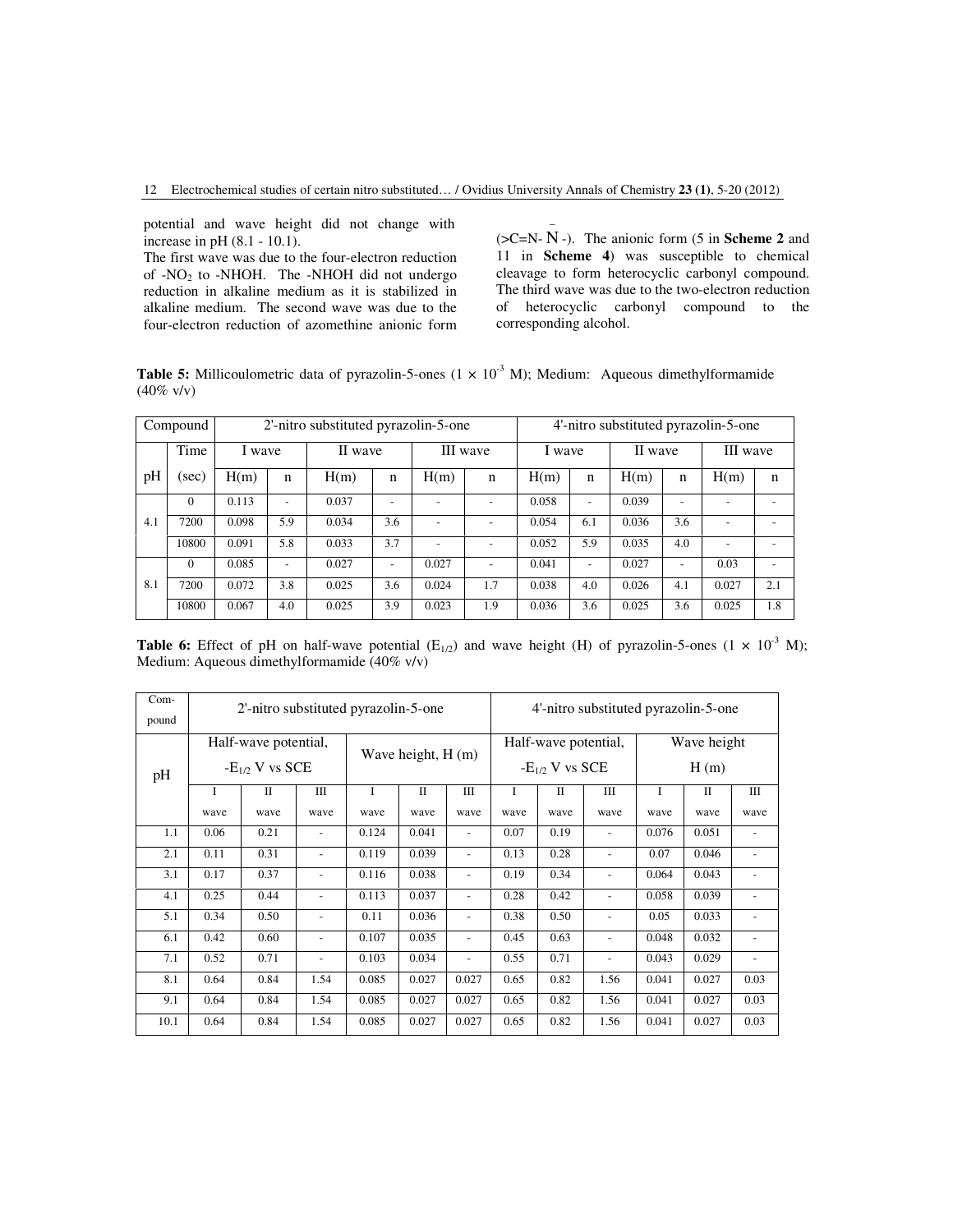

**Scheme 1.** Reduction mechanism in acidic medium

**Scheme 3.** Reduction mechanism in acidic medium

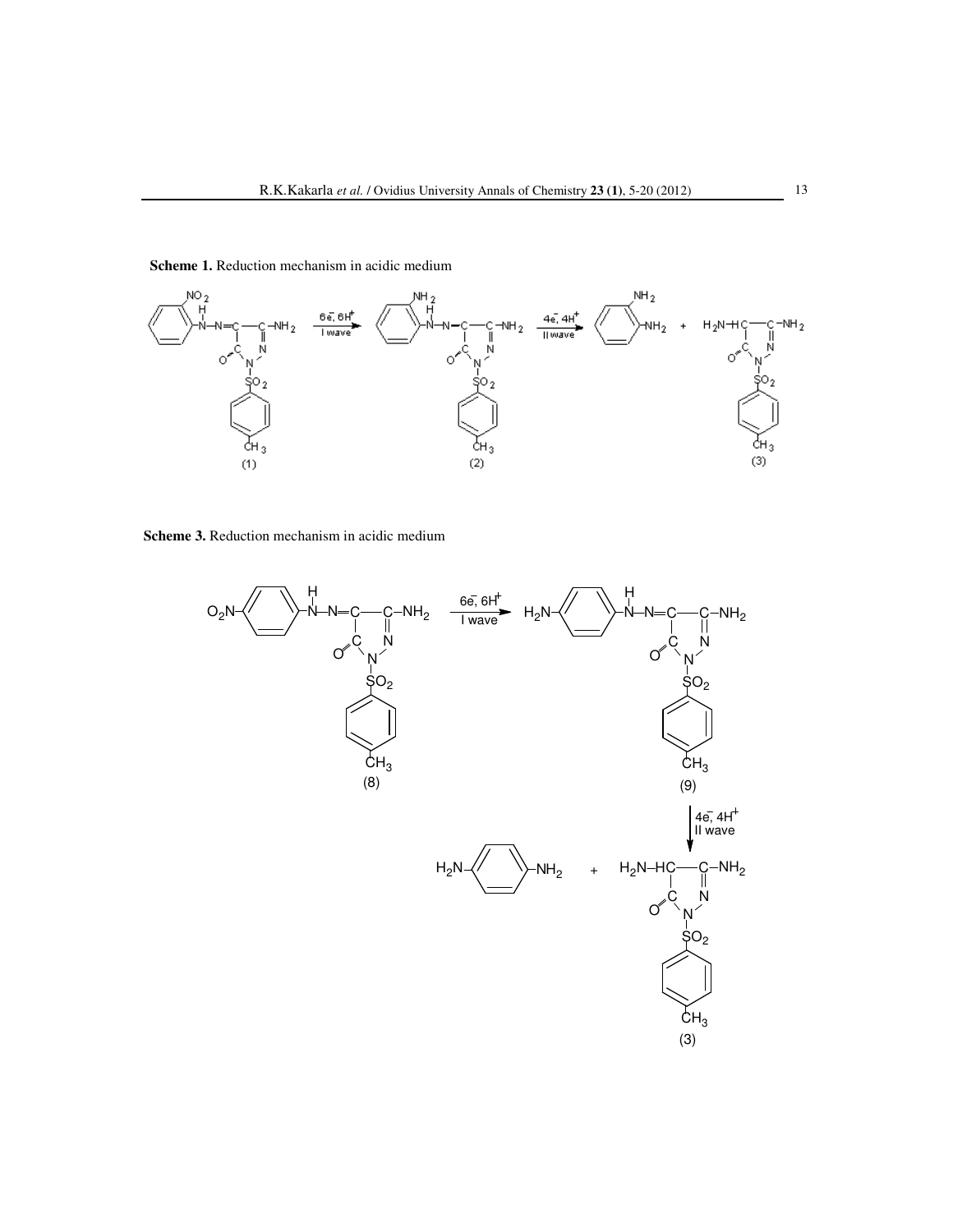

**Scheme 2**. Reduction mechanism in alkaline medium

*3.7. Effect of substituent on the polarographic reduction* 

Heyrovsky [23, 24] was the first man to correlate the polarographic behavior of a representative number of compounds with their structure. He inferred that conjugate double bonds, triple bonds and aromatic rings play a significant role in determining the reducibility of a given

compound. A perusal of the literature survey reveals that a little work was done on the effect of substituents on the polarographic behavior of substituted aryl hydrazono-2-pyrazolin-5-ones. For the compounds in aromatic series, structural correlations are usually done with  $\sigma_P$  values. -E<sub>1/2</sub> σP plots are presented in **Fig. 6(A and B)**.

The effect of substituent is discussed in terms of Hammett equation. The values of the Hammett substituent constant were taken from the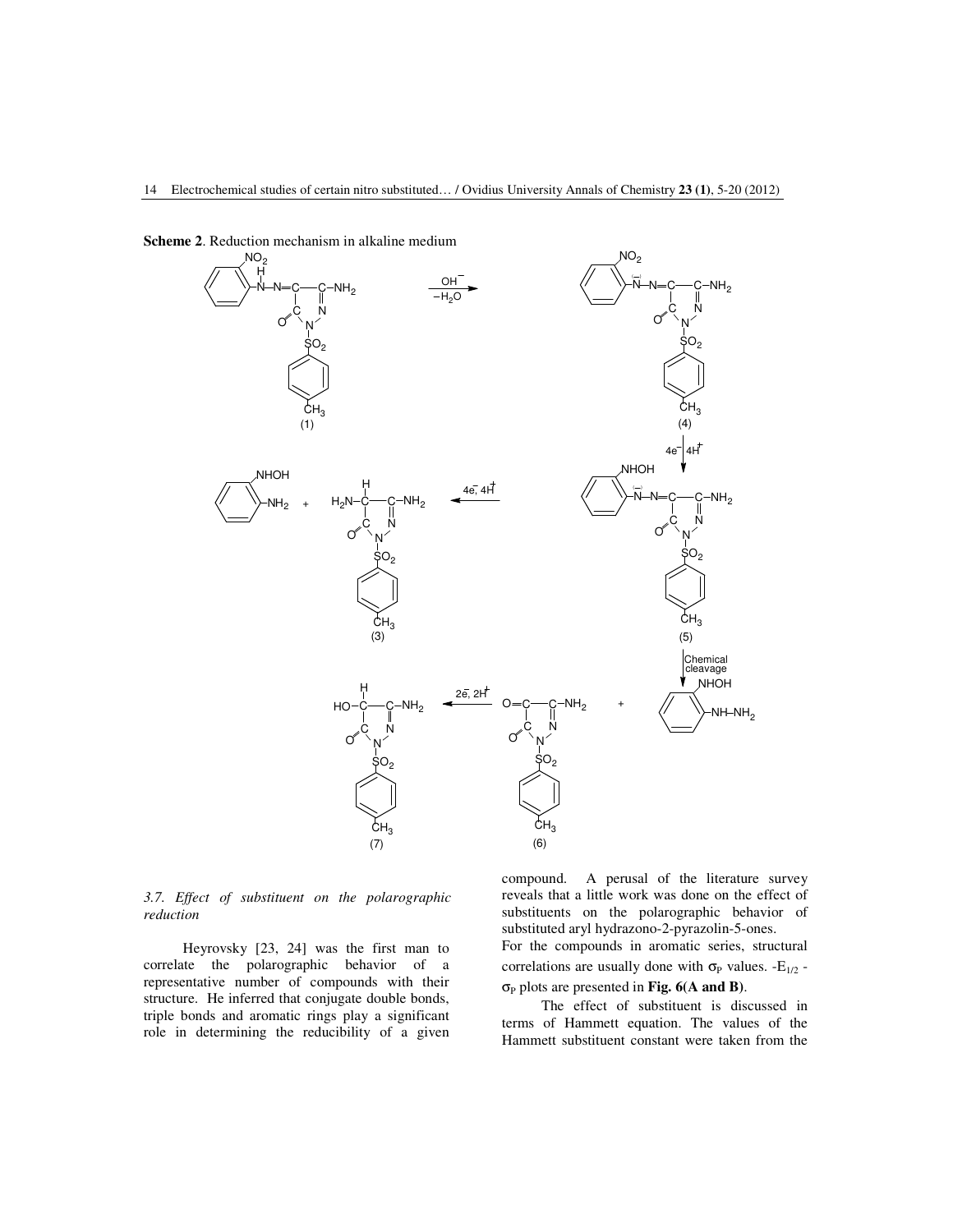literature [25]. The values of specific reaction constant (ρ) calculated are given in the **Table 7**. The low positive  $[26]$  values of  $\rho$  indicate the nucleophilic addition of electron to the substrate. This fact confirms that the electron uptake process

**Scheme 4.** Reduction mechanism in alkaline medium

N—N—C——C C N N နဝ $_{\rm 2}$  $CH<sub>3</sub>$  $NH<sub>2</sub>$ H O  $\mathsf{O}_2\mathsf{N}$ OH  $_{\rm H_2O}$ N-N=C-C C N N  $\Omega$  $CH<sub>3</sub>$  $NH<sub>2</sub>$  $\cap$  $\mathsf{O}_2\mathsf{N}$  $\left( -\right)$  $4e^ 4H^+$ Chemical cleavage  $c$ — $c$ C N N နဝ $_{\rm 2}$  $\mathsf{CH}_3$  $NH<sub>2</sub>$ O O  $HOHN\left\langle\right\langle\right\langle\right\langle\rangle NH-NH_{2}$ 2e, 2H c—c  $\mathsf{N}$ N နဝ $_{\rm 2}$  $CH<sub>3</sub>$ <br>(7)  $NH<sub>2</sub>$ O HO H N-N=C-C  $\overline{\mathsf{N}}$ N  $SO<sub>2</sub>$  $CH<sub>3</sub>$ <br>(11) -NH<sub>2</sub> O **HOHN**  $N-\stackrel{1}{\text{C}}$   $\text{C-NH}_2$   $\longrightarrow$   $\stackrel{4\overline{e}$ ,  $4H$  HOHN  $\left\langle \begin{array}{ccc} & \ & \ \end{array} \right\rangle$   $\stackrel{-}{N}$ C N N နဝ $_{\rm 2}$  $CH<sub>3</sub>$ <br>(3)  $NH<sub>2</sub>$ O **HOHN**  $H<sub>2</sub>$ H (8)  $(3)$  (11)  $(7)$  (6)  $(10)$ 

was the potential rate determining step in all the

reduction processes studied.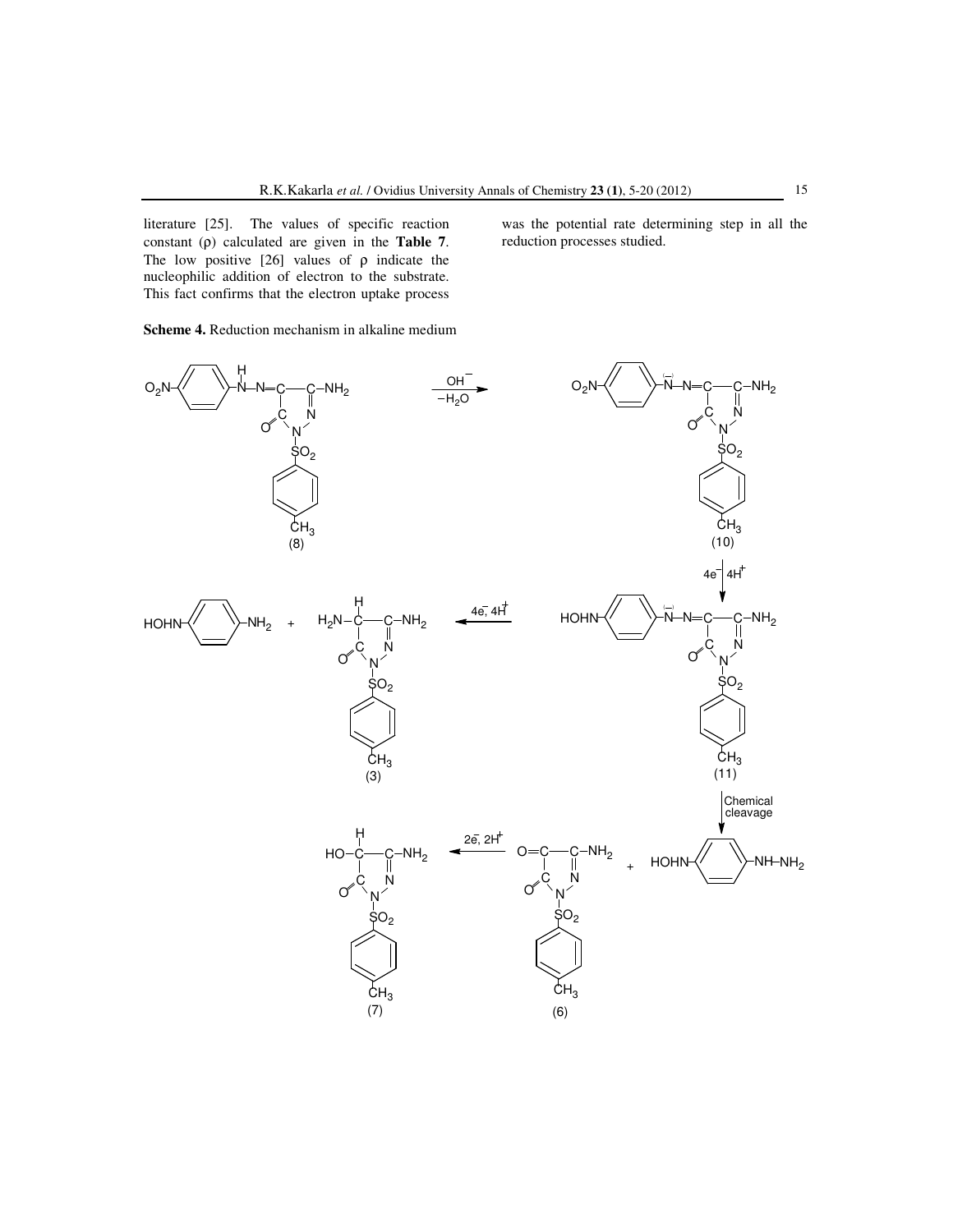

Fig. 6(A and B).  $E_{1/2}$  -  $\sigma_P$  plots of pyrazolone-5one. [pyrazolin-5-one] =  $1 \times 10^{-3}$  M; Medium: Aqueous dimethylformamide (40% v/v)

*3.8. Effect of cation on the polarographic reduction*  Not much work was reported [27] on the effect of cation on ρ values of the polarographic reduction. Only few reports were available on the reduction of benzylidine acetone [28] and nitrobenzene [29]. The ρ values are presented in the **Table 8**. The increase in  $\rho$  values indicates the decrease in the susceptibility for nucleophilic addition with increase in the size of the cation. Similar trend was reported for benzylidine acetones [28] and N'-Benzyl sulfonyl arylazo pyrazoles [30].

*3.9. Effect of organic co-solvent on the polarographic behaviour* 

The presence of an organic solvent [31-44] in aqueous solutions effect the polarographic behavior. The solvent can effect both the wave height and half-wave potential.

| <b>Table 7:</b> Effect of pH on the reaction constant for        |
|------------------------------------------------------------------|
| the reduction of pyrazolin-5-ones $(1 \times 10^{-3} \text{ M})$ |

| Compound |      | $2'$ -nitro     |       | 4'-nitro        |
|----------|------|-----------------|-------|-----------------|
|          |      | substituted     |       | substituted     |
|          |      | pyrazolin-5-one |       | pyrazolin-5-one |
| pH       |      | П               |       | П               |
|          | wave | wave            | wave  | wave            |
| 1.1      | 0.12 | 0.097           | 0.116 | 0.134           |
| 2.1      | 0.13 | 0.093           | 0.113 | 0.113           |
| 3.1      | 0.13 | 0.099           | 0.111 | 0.113           |
| 4.1      | 0.15 | 0.095           | 0.105 | 0.112           |
| 5.1      | 0.16 | 0.125           | 0.131 | 0.106           |
| 6.1      | 0.14 | 0.127           | 0.113 | 0.105           |
| 7.1      | 0.13 | 0.097           | 0.099 | 0.103           |
| 8.1      | 0.13 | 0.077           | 0.099 | 0.103           |
| 9.1      | 0.13 | 0.077           | 0.099 | 0.103           |
| 10.1     | 0.13 | 0.077           | 0.099 | 0.103           |

**Table 8:** Effect of cations on the reaction constant for the reduction of 1-(Toluenyl sulfonyl)-3-amino-4-(nitro aryl hydrazono)-2-pyrazolin-5-ones (First wave); pH : 4.1; Medium :Aqueous dimethylformamide(40% v/v)

|                       |       | $2'$ -nitro     |       | 4'-nitro        |
|-----------------------|-------|-----------------|-------|-----------------|
| Compound              |       | substituted     |       | substituted     |
|                       |       | pyrazolin-5-one |       | pyrazolin-5-one |
| Cation                |       | П               |       | П               |
| (0.1M)                | wave  | wave            | wave  | wave            |
| LiCl                  | 0.284 | 0.281           | 0.212 | 0.231           |
| NaCl                  | 0.358 | 0.309           | 0.250 | 0.280           |
| KC1                   | 0.436 | 0.354           | 0.316 | 0.331           |
| $^{+}$<br>$(CH3)4Br-$ | 0.535 | 0.444           | 0.403 | 0.387           |

In view of this, the polarograms of the 1-(Toluenyl sulfonyl)-3-amino-4-(nitro substituted aryl hydrazono)- 2-pyrazolin-5- ones were recorded at pH 4.1 in 50% v/v and 75% v/v aqueous solutions of organic solvent. The results are presented in **Table 9.**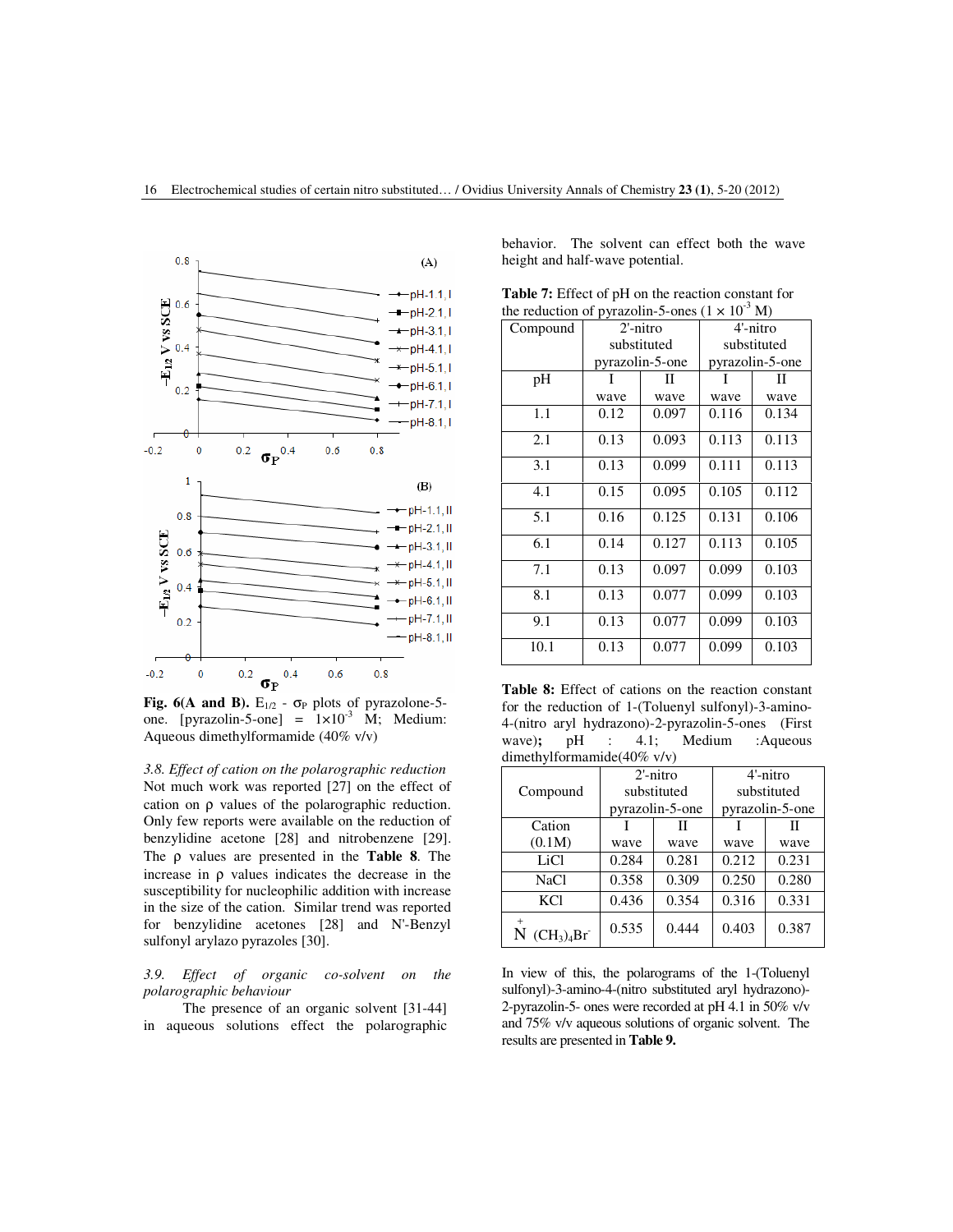|                       | . .  |              |      |             |      | Half-wave potential, $-E_{1/2}$ V vs SCE |      |           |      |             |      |                         |
|-----------------------|------|--------------|------|-------------|------|------------------------------------------|------|-----------|------|-------------|------|-------------------------|
| $-G$                  |      | $DMSO(50\%)$ |      | $DMF(50\%)$ |      | CH <sub>3</sub> CN(50%)                  |      | DMSO(75%) |      | DMF $(75%)$ |      | CH <sub>3</sub> CN(75%) |
|                       |      |              |      | П           |      | Н                                        |      | П         |      | Н           |      | П                       |
|                       | wave | wave         | wave | wave        | wave | wave                                     | wave | wave      | wave | wave        | wave | wave                    |
| -H                    | 0.42 | 0.53         | 0.48 | 0.59        | 0.54 | 0.65                                     | 0.62 | 0.73      | 0.68 | 0.79        | 0.75 | 0.86                    |
| $2'$ -NO <sub>2</sub> | 0.28 | 0.44         | 0.34 | 0.50        | 0.43 | 0.59                                     | 0.46 | 0.63      | 0.56 | 0.72        | 0.66 | 0.84                    |
| $4'$ -NO <sub>2</sub> | 0.21 | 0.36         | 0.27 | 0.41        | 0.33 | 0.47                                     | 0.40 | 0.54      | 0.45 | 0.59        | 0.54 | 0.66                    |

**Table 9:** Effect of organic co-solvent on half-wave potential of 1-(Toluenyl sulfonyl)-3-amino-4-(nitro aryl hydrazono)-2-pyrazolin-5-ones ( $1 \times 10^{-3}$  M) at pH 4.1

It is evident from the results that the change in composition of the solvent does not bring any change in the number of waves and the shape of the polarogram. However, there was a change in the position of the wave on the potential axis. The presence of organic solvent caused a marked decrease in the diffusion current. The decrease in the diffusion current may be attributed to the decrease in the effective diffusion coefficient value. This may be due to the increase in the viscosity of the solution or the change in the size of the solvated species [45]. The half-wave potential values were shifted to more negative values in the presence of organic solvents and the magnitude of the shift depends on the nature of the solvent. The magnitude of shift was of the order DMSO < DMF  $\langle$  CH<sub>3</sub>CN  $\langle$  CH<sub>3</sub>OH. The trend parallels to that of the dielectric constant of solvents. This suggests that in aqueous solutions of aprotic solvents (50% and 75% v/v) the mechanism involves the addition of electron to the unprotonated substrate followed by the protonation of the anion. The diffusion controlled nature of the polarographic wave in the presence of organic solvent was evident from the linear plot of H versus  $h^{1/2}$  passing through the origin. The semi log plots were linear and their slopes were more than the theoretically expected values of reversible waves. This indicates the irreversible nature of the electrode reaction in the presence of organic solvent. This infers that the mechanism of the electrochemical reaction was similar even in the presence of organic solvents although a marked shift in the diffusion current and the half-wave potentials were observed.

*3.10. Effect of surfactants on the polarographic behavior* 

Adsorption of the electroactive substance at dropping mercury electrode is one of the major factors that effect the reversibility [46-48] or even the mechanism of the electrode reaction. Holleck and co-workers [49-51] reported that the surfactants adsorb strongly at the dropping mercury solution interface. Therefore the added surfactants usually inhibit the electrode reaction. In view of the fact that pyrazoles have extensive medicinal and biological applications, knowledge of the effect of surfactants on their redox behavior at the solution mercury interface is useful from physiological point of view [52]. The effect of surfactants on redox behaviour of these compounds is of immense importance since the surfactants are used in drugs as emulsifiers. Malik and Rajeev Jain [53] reported that the addition of surfactants beyond the concentration just sufficient to eliminate the maximum affected the reversibility of the electrode process. In view of this, effect of different surfactants on the polarographic reduction of 1-(Toluenyl sulfonyl)-3-amino-4-(nitro substituted aryl hydrazono)-2-pyrazolin-5-ones has been investigated in solutions of pH 4.1 and the results are presented in **Table 10**. It may be noticed from the table that the reduction becomes more difficult and the wave height decreases with increase in the concentration of the surfactants. The shift of half wave potentials to more negative values may be due to the preferential adsorption of the surfactant at dropping mercury electrode.

This result in the partial desorption of the depolarizer from the electrode surface and thus lowering the surface concentration of the depolarizer. Similar results were reported in the literature [54].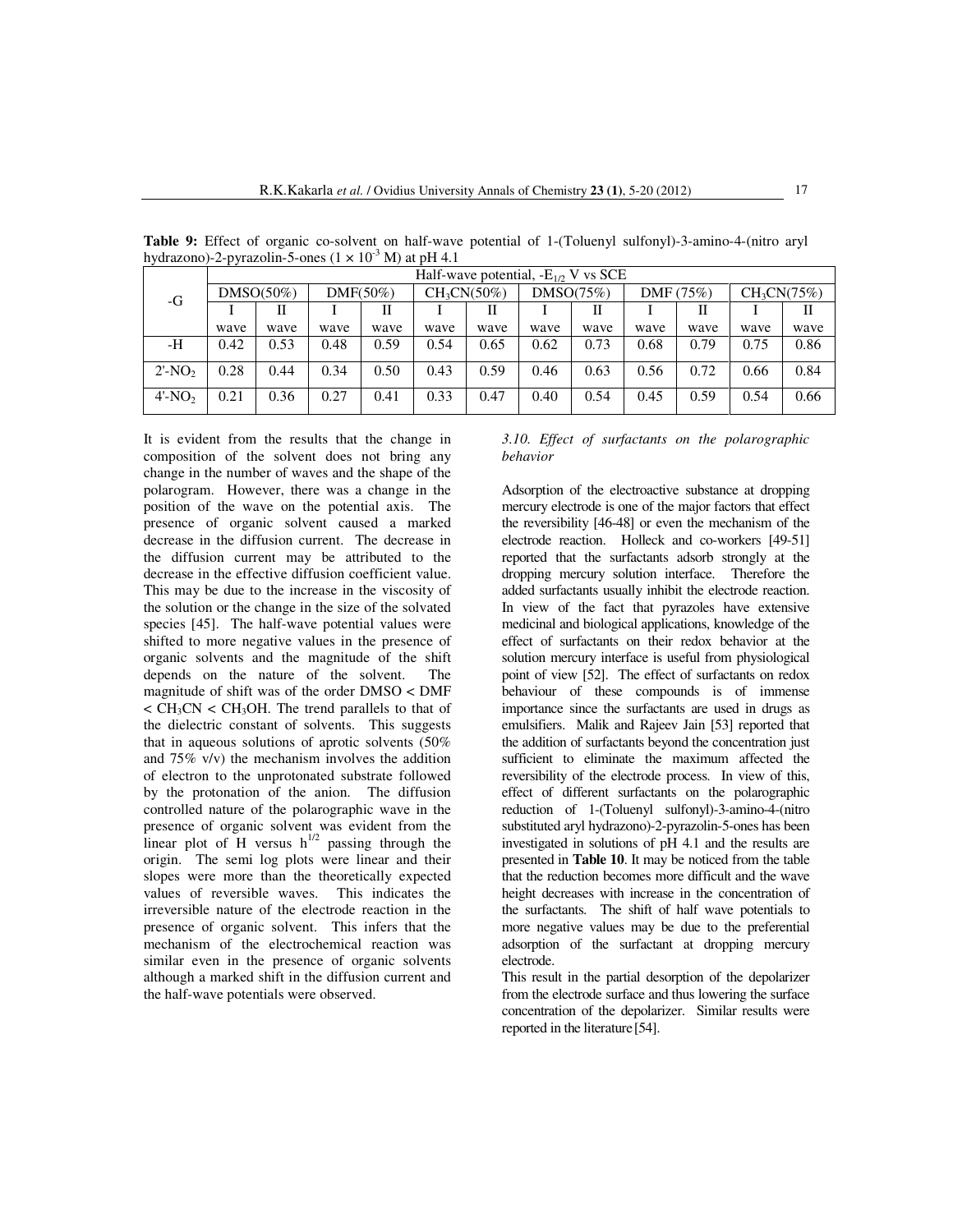|                                                                         |      |      |                |                    | Half wave potential ( $-E_{1/2}$ V $\rm{yz}$ SCE) |         |       |       |                    | Wave height (m) |       |         |
|-------------------------------------------------------------------------|------|------|----------------|--------------------|---------------------------------------------------|---------|-------|-------|--------------------|-----------------|-------|---------|
| Surfactant                                                              |      | 부    |                | $2^{\prime}$ nitro |                                                   | 4'nitro |       | 부     | $2^{\prime}$ nitro |                 |       | 4'nitro |
| Non Ionic                                                               |      | ᄇ    |                | ᄇ                  |                                                   |         |       |       |                    |                 |       | Ħ       |
|                                                                         | wave | wave | wave           | wave               | wave                                              | wave    | wave  | wave  | wave               | wave            | wave  | wave    |
| Gelatin $(4.0 \times 10^{-9}6)$                                         | 0.48 | 0.59 | 0.25           | 0.44               | 0.28                                              | 0.42    | 0.034 | 0.036 | 0.038              | 0.037           | 0.058 | 0.039   |
| $(2.0 \times 10^{59}$ %)<br>$Triton X-100$                              | 0.54 | 0.65 | 0.31           | 0.50               | 0.36                                              | 0.50    | 0.024 | 0.026 | 0.028              | 0.027           | 0.048 | 0.029   |
| 2-Ethoxy ethanol<br>$(2.0 \times 10^{59/6})$                            | 0.54 | 0.65 | 19<br>5        | 0.50               | 0.36                                              | 0.50    | 0.039 | 0.041 | 0.043              | 0.042           | 0.064 | 0.045   |
| $Etbyldigol(2.0 \times 10^{-5})$                                        | 0.54 | 0.65 | 0.31           | 0.50               | 0.36                                              | 0.50    | 0.027 | 0.029 | 0.031              | 0.03            | 0.052 | 0.033   |
| Cationic                                                                |      |      |                |                    |                                                   |         |       |       |                    |                 |       |         |
| Lauryl pyndinum chloride<br>$(3.0 \times 10^{10} %$                     | 0.54 | 0.65 | $\overline{3}$ | 0.50               | 0.36                                              | 0.50    | 0.025 | 0.027 | 0.029              | 0.028           | 0.05  | 0.031   |
| Cetyl pyridinum chloride<br>$(2.5 \times 10^{10} %)$                    | 0.57 | 0.68 | 0.34           | 0.53               | 0.40                                              | 0.54    | 0.027 | 0.029 | 0.031              | 0.03            | 0.054 | 0.035   |
| Cetxl dimethyl benzene<br>ammonium chloride<br>$(1.5 \times 10^{10} %)$ | 0.51 | 0.62 | 0.28           | 0.47               | 0.32                                              | 0.46    | 0.037 | 0.039 | 0.041              | 0.04            | 0.064 | 0.045   |
| Amome                                                                   |      |      |                |                    |                                                   |         |       |       |                    |                 |       |         |
| Sodum lauryl sulphate<br>$(3.0 \times 10^{10} %)$                       | 0.57 | 0.68 | 0.34           | 0.53               | 0.40                                              | 0.54    | 0.032 | 0.034 | 0.036              | 0.035           | 0.054 | 0.035   |
| sulphonate (1.5 × 10 <sup>-10</sup> %)<br>Dodecyl benzene               | 0.55 | 0.66 | 0.32           | 0.51               | 0.37                                              | 0.51    | 0.029 | 0.031 | 0.033              | 0.032           | 0.05  | 0.031   |
| succinate $(2.0 \times 10^{10} \% )$<br>Dioctyl sodium sulpho           | 0.57 | 0.68 | 0.34           | 0.53               | 0.40                                              | 0.54    | 0.03  | 0.032 | 0.034              | 0.033           | 0.052 | 0.033   |

**Table 10**: Effect of surfactants on half wave potential of pyrazolin-5-ones  $(1 \times 10^{-3} \text{ M})$ ; pH 4.1; Medium: Aqueous dimethylformamide (40% v/v)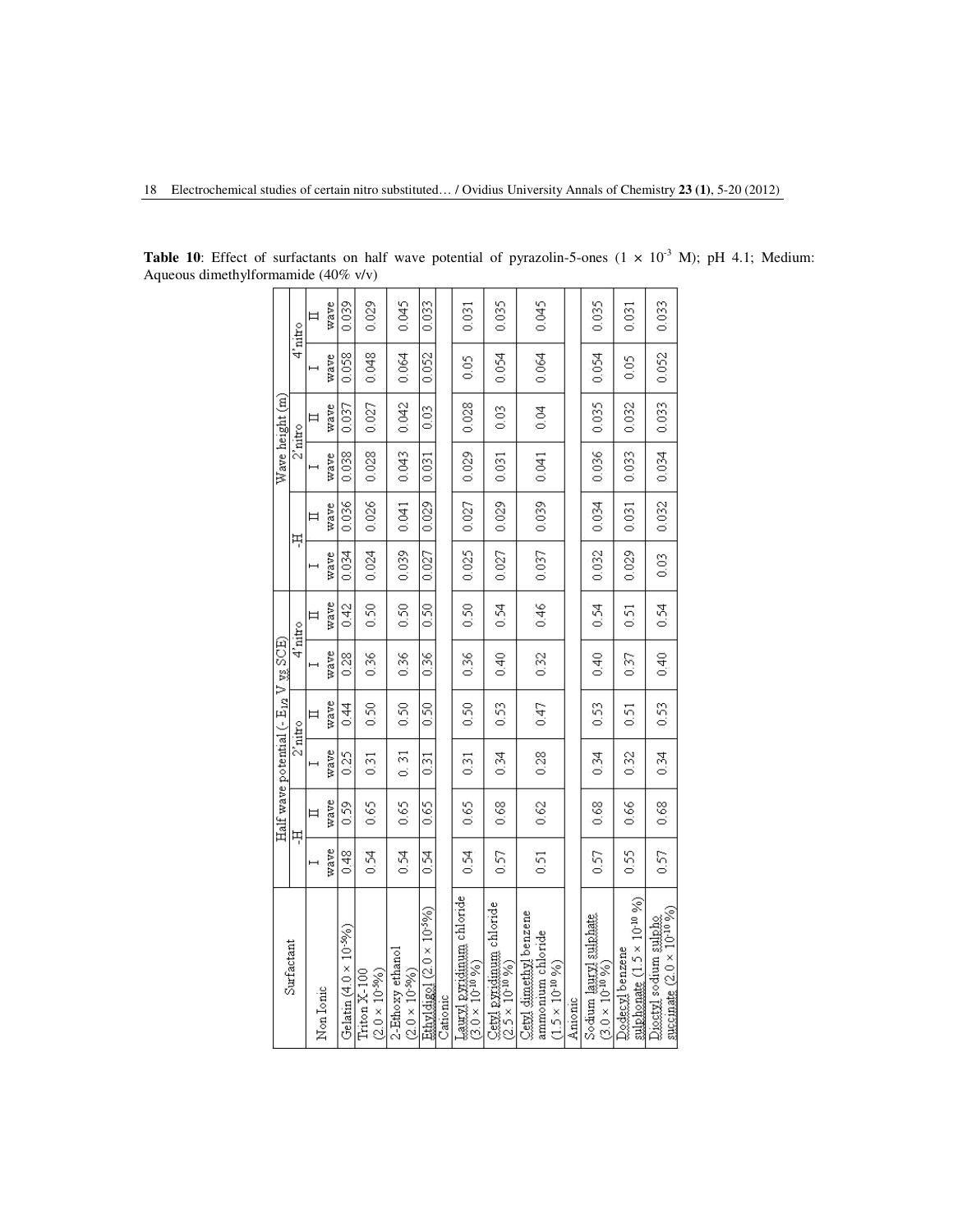## **4. Conclusion**

Nitro substituted pyrazolin-5-ones (I and II) undergo irreversible, diffusion controlled, substituent's position dependent polarographic reduction at the dropping mercury electrode.

The effect of pH, concentration of the depolarizer, mercury column height, temperature, cation, solvent and surfactant on the polarographic behavior was presented. Based on the investigations carried out, a detailed mechanism was proposed in the acidic as well as in basic media.

The number of electrons involved in each step of the reduction mechanism was evaluated and presented.

#### **5. References**

\* E-mail address: guruprasadar@yahoo.co.in

- [1]. X.H. Liu, P. Cui, B.A. Song, P.S. Bhadury, H.L. Zhu and S.F. Wang, Bioorg. Med. Chem. **16**, 4075–4082 (2008).
- [2]. M.S. Chande, A.B. Pravin and Vijay Suryanarayan, J Heterocyclic Chem. **44**, 49-53 (2007).
- [3]. E. Akbas, I. Berber, Eur J Med Chem. **40**, 401- 405 (2005).
- [4]. M.G. Mostafa, A.R. Fatma, I.H. Helmy, Y.A. Ammar and G.E. Marwa, Bioorg Med Chem Lett. **20**, 6316- 6320 (2010).
- [5]. K. Tsurumi, A. Abe, H. Fujimura, H. Asai, M. Nagasaka and H. Mikaye, Folia Pharmacol. Jpn. **72**, 41-52 (1976).
- [6]. A.S. Said, E.A. Abd El-Galil, M.S. Nermien and M. Mohamed, European Journal of Medicinal Chemistry **44**, 4787-4792 (2009).
- [7]. N. Gokhan-Kelekci, S.Yabanoglu, E. Kupeli, U. Salgin, O.Ozgen, G. Ucar, E. Yesilada, E. Kendi, A.Yesilada, and A.A. Bilgin, Journal of Bioorganic & Medicinal Chemistry **15**, 5775- 5786 (2007).
- [8]. M. Himly, B. Jahn-Schmid, K. Pittertschatscher, B. Bohle, K. Grubmayr, F. Ferreira, H. Ebner and C.J. Ebner, Allergy Clin. Immunol. **111**, 882-888 (2003).
- [9]. G.A. Wachter, R.W. Hartmann, T. Sergejew, G.L. Grun and D. Ledergerber, J. Med. Chem. **39**, 834–841 (1996).
- [10]. B. Pillman and A. Pullman, *Quantum Biochemistry,* John Wiley and Sons, New York, 1963.
- [11]. L.K. Ravindranath, S.R. Rama Das, and S. Brahmaji Rao, Electochimica Acta **28**, 601- 603 (1983).
- [12]. L. Meites, *Polarographic Techniques,* 2nd Edition, Interscience, New York, 1967.
- [13]. L. Meites, and Y. Israel, J. Am. Chem. Soc. **83**, 4903-4096 (1961) .
- [14]. K.B. Oldham and E.P. Parry, Anal. Chem. **40**, 65-69 (1968).
- [15]. J.N. Gaur and S.K. Bhargava, Bull. Chem. Soc. Japan **46**, 3314-3315 (1973).
- [16]. T. De Vries and J.L. Kroon, J. Am. Chem. Soc. **75**, 2484-2486 (1953).
- [17]. P. Delahay, *New Instrumental Methods in Electrochemistry,* Interscience, New York, 1966.
- [18]. U. Wahid, R.N. Malik, Goyal and Rajeev Jain. Journal of Electroanalytical Chemistry **105**, 349-358 (1979).
- [19]. A.J. Bellamy and R.D. Gmthric, J. Chem. Soc. Part I, 2788-2795 (1965).
- [20]. J. Gerasimos, Karabatsos, A. Robert and J. Taller, Amer. Chem. Soc. **85,** 3624-3629 (1963).
- [21]. J.E. Page, J.W. Smith and J.G. Waller, J. Phys. and Colloid Chem. **53**, 545-562 (1949).
- [22]. I.M. Kolthoff and J.J. Lingane, *Polarography*, Vol. II, Interscience, 1975.
- [23]. J. Heyrovsky, A polarographic study of the electrokinetic phenomena of adsorption, electro-reduction and overpotential displayed at the dropping mercury cathode*,* Hermann, Paris, 4-48 (1934). (Actualités Scientifiques et Industrielles, No. 90: Réunion Internationale de Chimie-Physique, 1933, No. 10)
- [24]. J. Heyrovsky, *Polarography,* Springer Verlag, Wien,1941.
- [25]. H.H. Jaffe, Chem. Rev. **53**, 191-261 (1953).
- [26]. L.B. Hammett, *Physical Organic Chemistry,* McGraw-Hill, New York,1940.
- [27]. S.G. Mairanovskii, J. Electroanal. Chem. **4**, 161-181 (1962).
- [28]. H. Sato, H.Bull. Natl. Hyg. Lab. **75**, 58-65 (1957).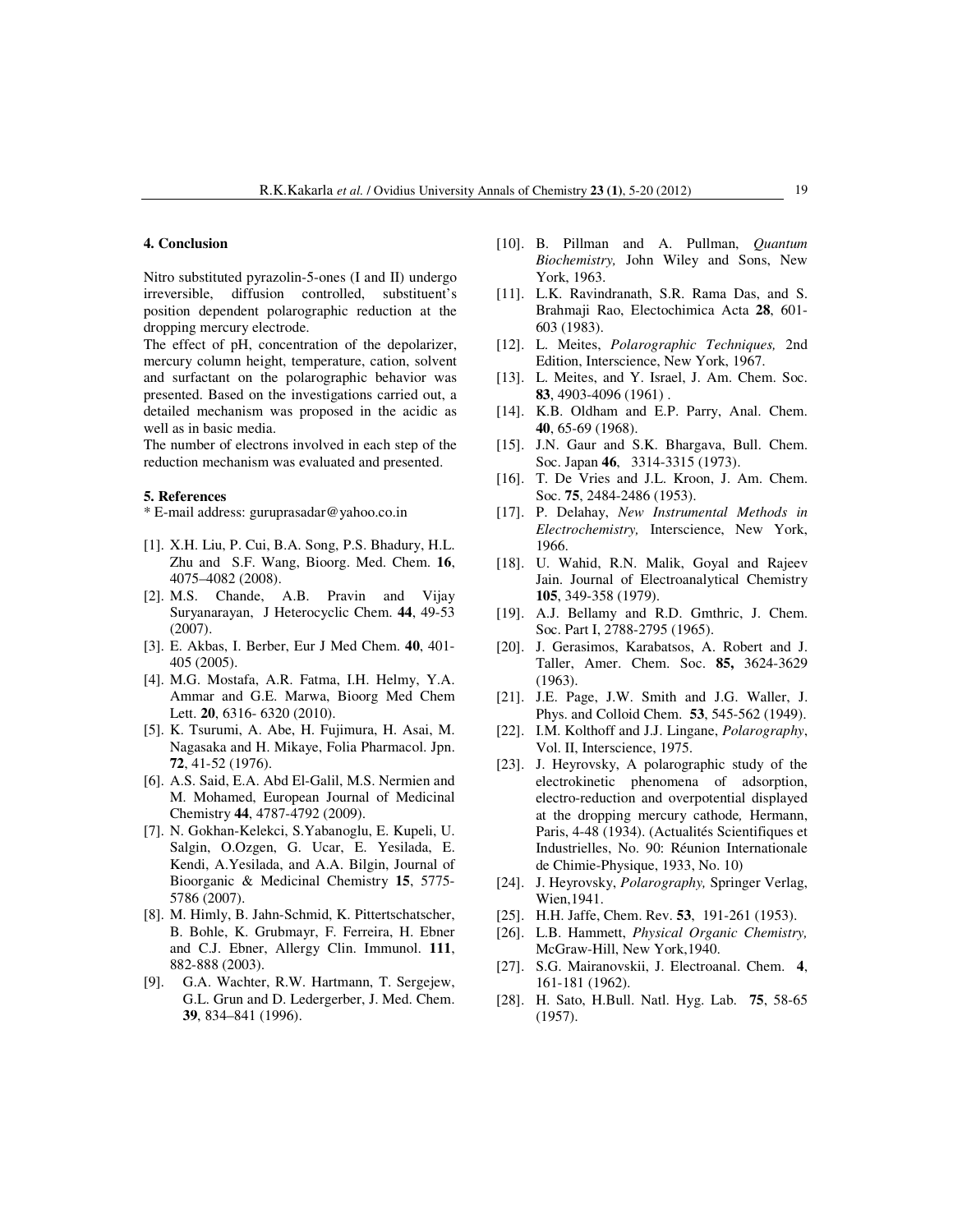# 20 Electrochemical studies of certain nitro substituted… / Ovidius University Annals of Chemistry **23 (1)**, 5-20 (2012)

- [29]. L. Holleck and D. Becher, J. Electroanal. Chem. **4**, 321-331(1962).
- [30]. R. Jain, Sudha Rani and R.N. Goyal, Electrochim. Acta. **26**, 1519-1523 (1981).
- [31]. G. Canquis and G. Fauvelot, *Polarography,* Vol. II, Macmillan, London, 1964.
- [32]. T.A. Gough, and M.E. Peover, *Polarography,* Vol. II, Macmillan, London, 1966.
- [33]. G.H. Aylward, J.L. Garnett and J.H. Sharp, Chemical communications **5**, 137-138 (1966).
- [34]. J.E. Mc Clure and Maricle, Anal. Chem 39, 236-238.
- [35]. L.S. Joe and J.B. Allen, (1968) J. Am. Chem. Soc .**90**, 1979-1989 (1968).
- [36]. S. Millefiori, Ricerca Sci. **39**, 616-620 (1969).
- [37]. T.M. Krygowski and P. Tomasik, Bull. Acad. Polon. Sci. Chim., **18**, 303-311(1970).
- [38]. P. Tomaski, P. Roczniki, Chem.**4**, 1211-1216 (1970).
- [39]. S. Millefiori, and G.Z. Favini, Physik. Chem., N.R.,**75**, 523-529 (1971).
- [40]. K.G. Boto and F.G. Thomas, Aust. J. Chem. **24**, 975-980 . (1971).
- [41]. K.G. Boto and F.G. Thomas, Aust. J. Chem. **26**, 1669-1683 (1973).
- [42]. K.G. Boto and F.G. Thomas, Aust. J. Chem. **26**, 2409-2416 (1973).
- [43]. K.G. Boto and F.G. Thomas, (1973) Aust. J. Chem. **26**, 2417-2423
- [44]. K.G. Boto and F.G. Thomas, Aust. J. Chem. **26**, 1251-1258 (1973).
- [45]. Saul Patai, *The Chemistry of the hydrazo, azo and azoxy groups, Part I,* Interscience, London, 1964.
- [46]. B. Nygard, B. Arkiv. Kemi. **20**, 163-183 (1962).
- [47]. T.M. Florence and Y. Farrer, J. Aust. J. Chem. **17**, 1085-1097 (1964).
- [48]. G. Holleck and L. Holleck, Naturwissenschaften, **51**, 212-222 (1964).
- [49]. G. Holleck and L. Holleck, *Polarography*, Vol. II, Macmillan, London, 1964.
- [50]. G. Holleck and L. Holleck, Naturwissenschaften, **51**, 433-434 (1964).
- [51]. W.U. Malik, R.N. Goyal and R. Jain, J. Electroanal. Chem. **87**, 129-135 (1978).
- [52]. B. Pillman and A. Pullman, *Quantum Biochemistry,* John Wiley and Sons, New York, 1963.
- [53]. W.U. Malik and Rajeev Jain, J. Indian Chem. Soc. **LIX**, 962-964 (1982).
- [54]. B. Kastening, H. Cartmann and L. Holleck, Electrochemica Acta **9**, 741-755 (1964)

*Submitted: January 22th 2012 Accepted in revised form: March 30th 2012*